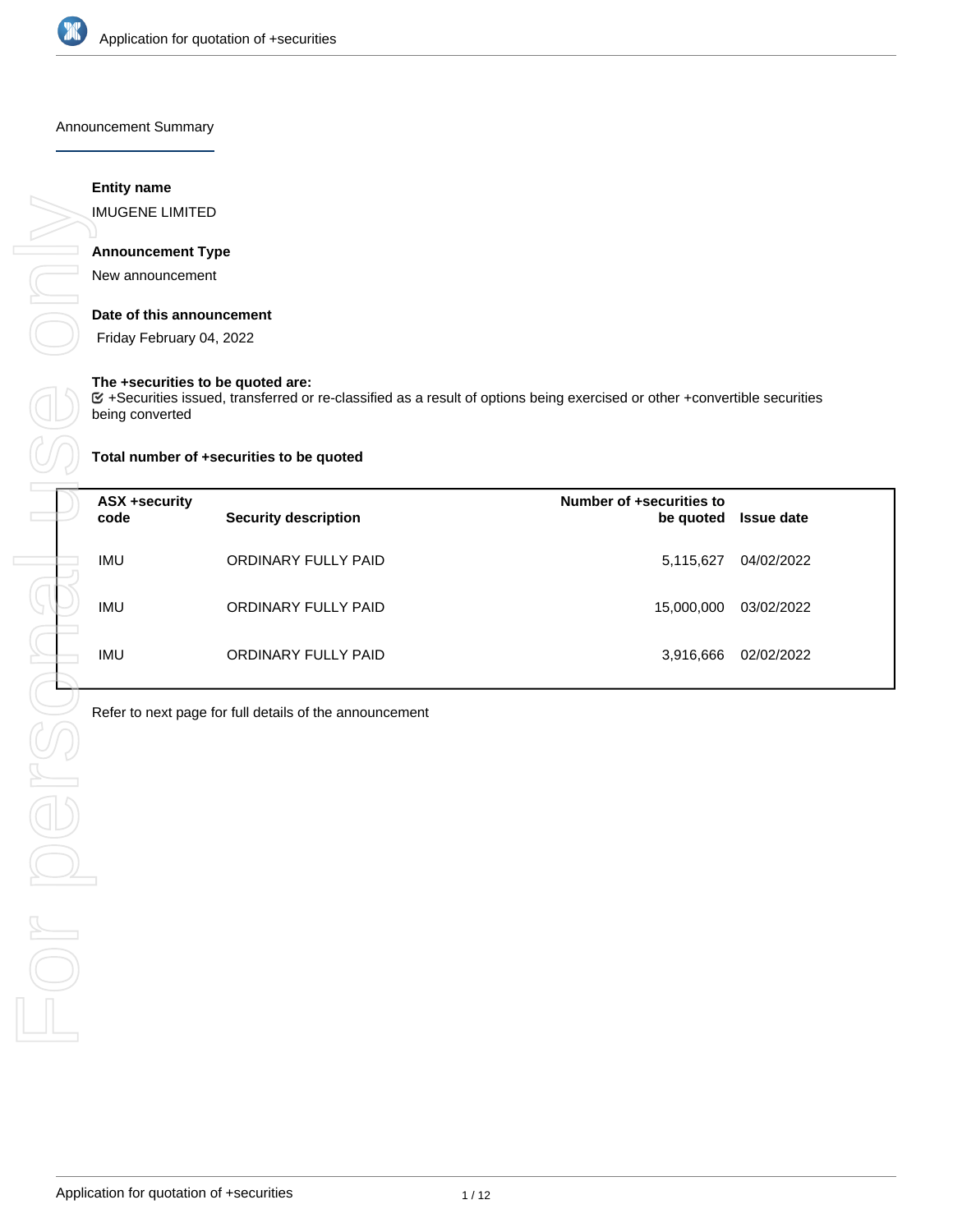

Part 1 - Entity and announcement details

## **1.1 Name of entity**

IMUGENE LIMITED

We (the entity named above) apply for +quotation of the following +securities and agree to the matters set out in Appendix 2A of the ASX Listing Rules.

**1.2 Registered number type**

ABN

**Registration number** 99009179551

**1.3 ASX issuer code**

IMU

**1.4 The announcement is**

New announcement

4/2/2022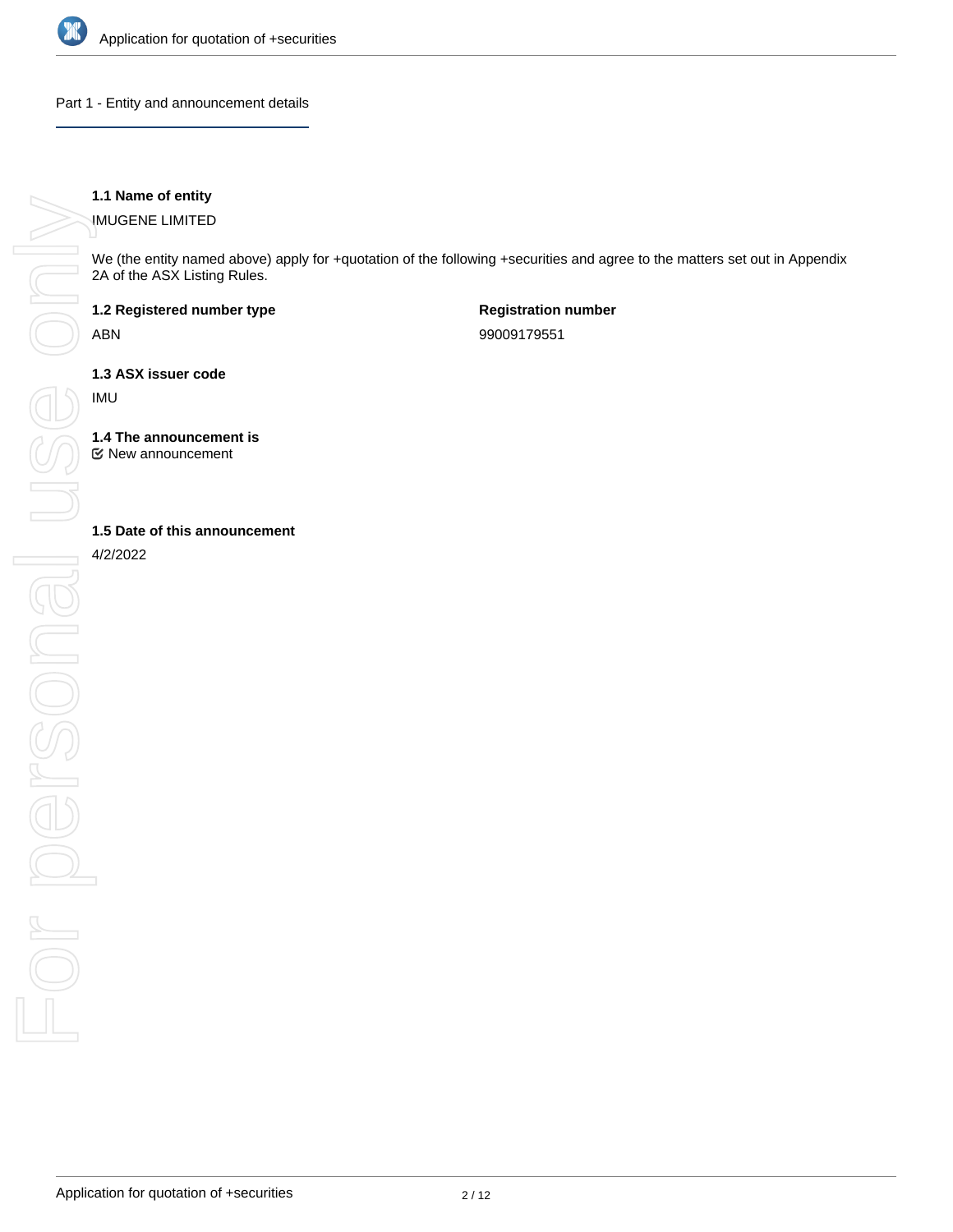

## Part 2 - Type of Issue

## **2.1 The +securities to be quoted are:**

+Securities issued, transferred or re-classified as a result of options being exercised or other +convertible securities

### **2.2 The +securities to be quoted are:**

Additional +securities in a class that is already quoted on ASX ("existing class")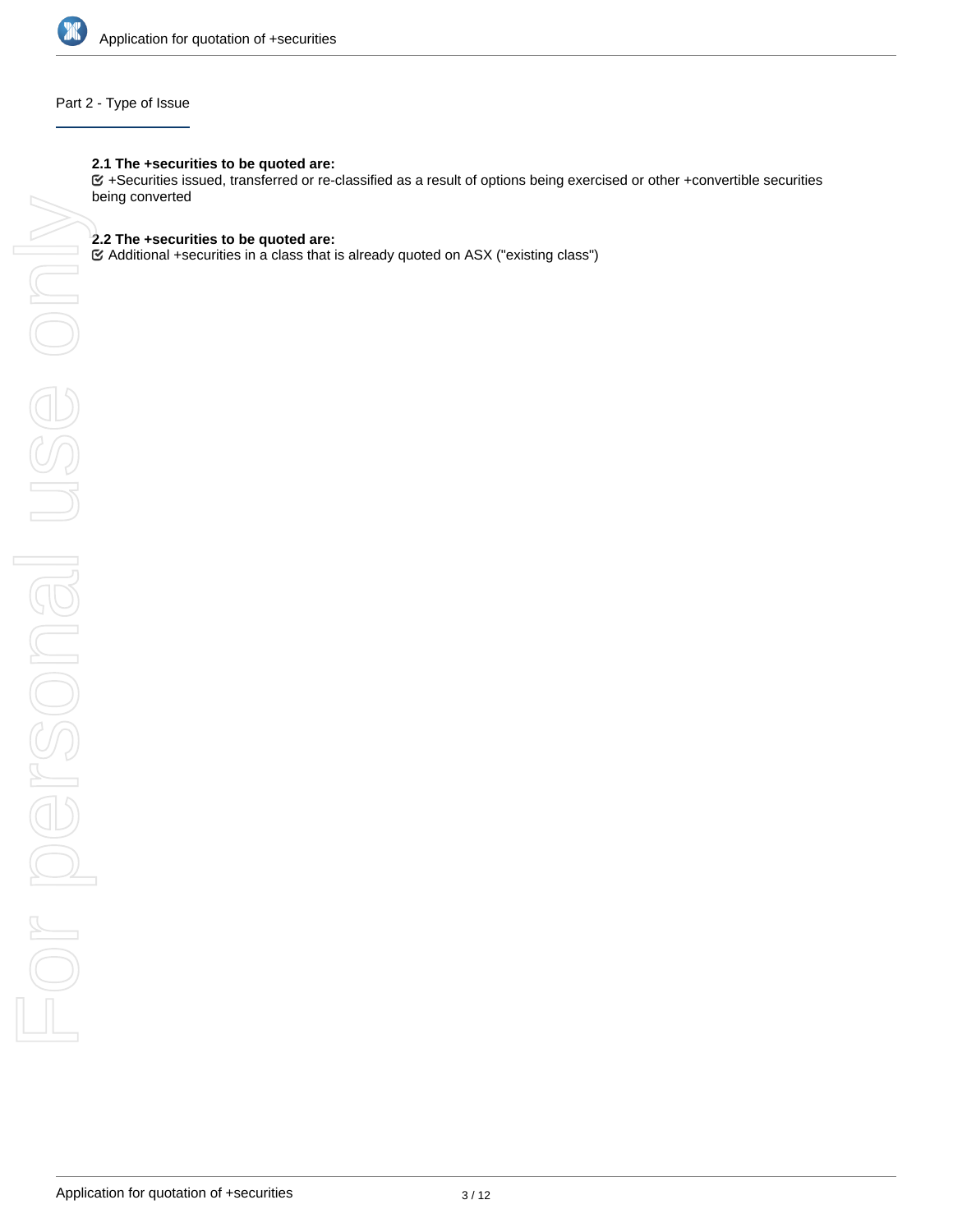

Part 3B - number and type of +securities to be quoted (existing class) where issue has not previously been notified to ASX in an

#### Appendix 3B

**Existing +securities converting into additional +securities in an existing class**

# **FROM (Existing Class) ASX +security code and description**

IMUOC : OPTION EXPIRING 30-NOV-2022

# **TO (Existing Class) ASX +security code and description**

IMU : ORDINARY FULLY PAID

| Please state the number of options<br>that were exercised or other<br>+convertible securities that were | The first date the options were<br>exercised or other +convertible<br>securities were converted | The last date the options were<br>exercised or other +convertible<br>securities were converted |
|---------------------------------------------------------------------------------------------------------|-------------------------------------------------------------------------------------------------|------------------------------------------------------------------------------------------------|
| converted                                                                                               | 4/2/2022                                                                                        | 4/2/2022                                                                                       |
| <b>E 11E 607</b>                                                                                        |                                                                                                 |                                                                                                |

5,115,627

**Is this all of the options or other +convertible securities on issue of that type (ie have all of those options now been exercised or have all of those convertible securities now been converted)?** No

**The right of the holder of the options or other +convertible securities to receive the +underlying securities is being satisfied by:**

 $\mathfrak{C}$  An issue of new +securities

**The underlying securities being received by the holder are:**  $\mathfrak S$  Intended to be, but are not yet, quoted by ASX

**Were the options being exercised or other +convertible securities being converted issued under an +employee incentive scheme?** No

#### **Issue date**

4/2/2022

**Will the +securities to be quoted rank equally in all respects from their issue date with the existing issued +securities in that class?** Yes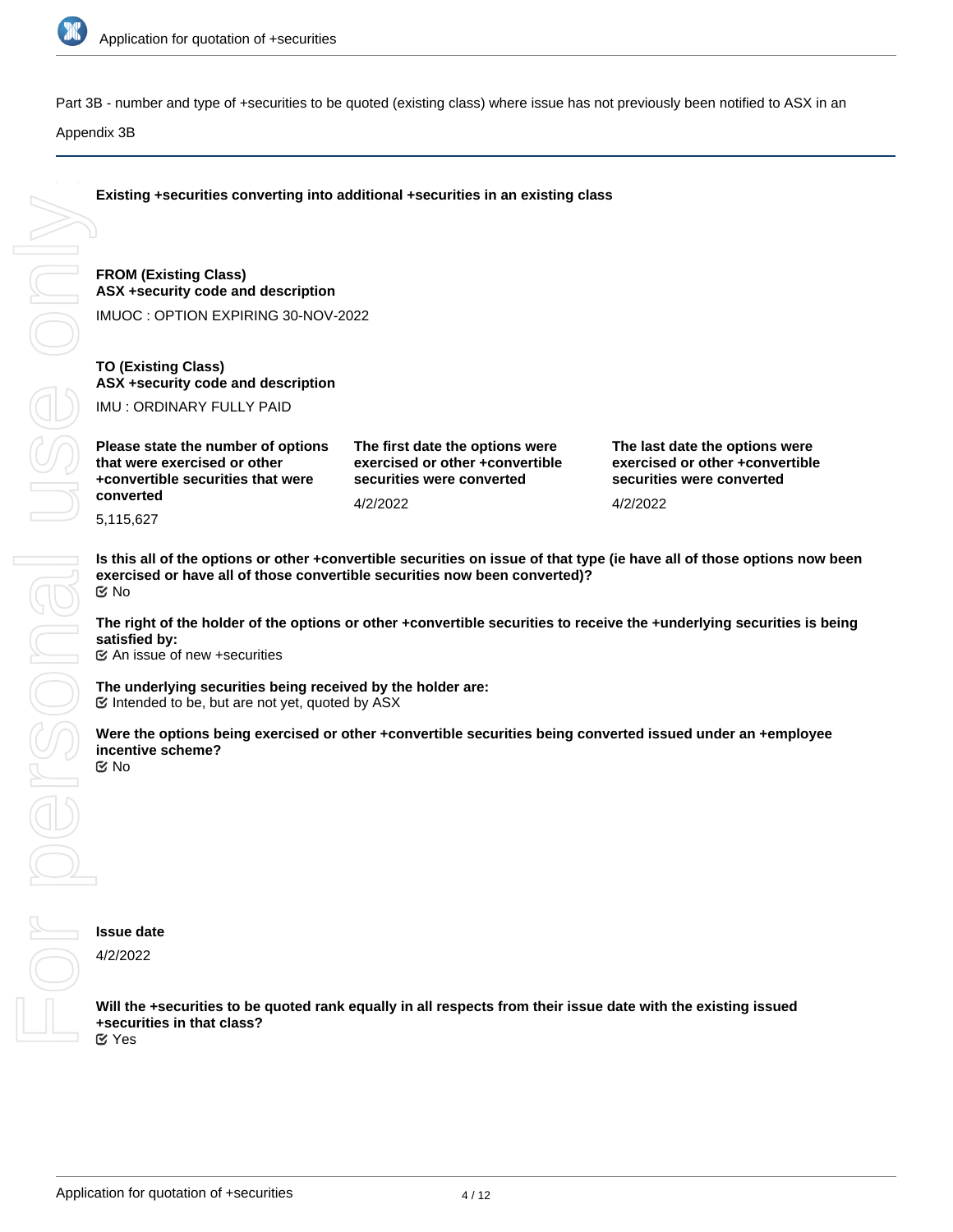

# **Number of +securities to be quoted** 5,115,627 For personal use only **Are the +securities being issued for a cash consideration? Yes**  $\mathbb{C} \oplus \mathbb{C}$ **In what currency is the cash consideration being paid? What is the issue price per +security?** AUD - Australian Dollar AUD 0.05400000 **Any other information the entity wishes to provide about the +securities to be quoted** N/A **Existing +securities converting into additional +securities in an existing class FROM (Existing Class)** ersona **ASX +security code and description** IMUAO : OPTION EXPIRING 08-NOV-2022 EX 4C **TO (Existing Class) ASX +security code and description** IMU : ORDINARY FULLY PAID **Please state the number of options The first date the options were that were exercised or other exercised or other +convertible +convertible securities that were securities were converted converted** 3/2/2022 5,000,000 **Is this all of the options or other +convertible securities on issue of that type (ie have all of those options now been exercised or have all of those convertible securities now been converted)?** No **The right of the holder of the options or other +convertible securities to receive the +underlying securities is being satisfied by:** An issue of new +securities **The underlying securities being received by the holder are:**

 $\mathfrak S$  Intended to be, but are not yet, quoted by ASX

**Were the options being exercised or other +convertible securities being converted issued under an +employee incentive scheme?** Yes

**Are any of the options being exercised or other +convertible securities being converted held by +key management personnel (KMP) or an +associate?** Yes

**The last date the options were exercised or other +convertible securities were converted**

3/2/2022

Application for quotation of +securities 5/12 **Provide details of the KMP or +associates who are exercising options or converting convertible securities**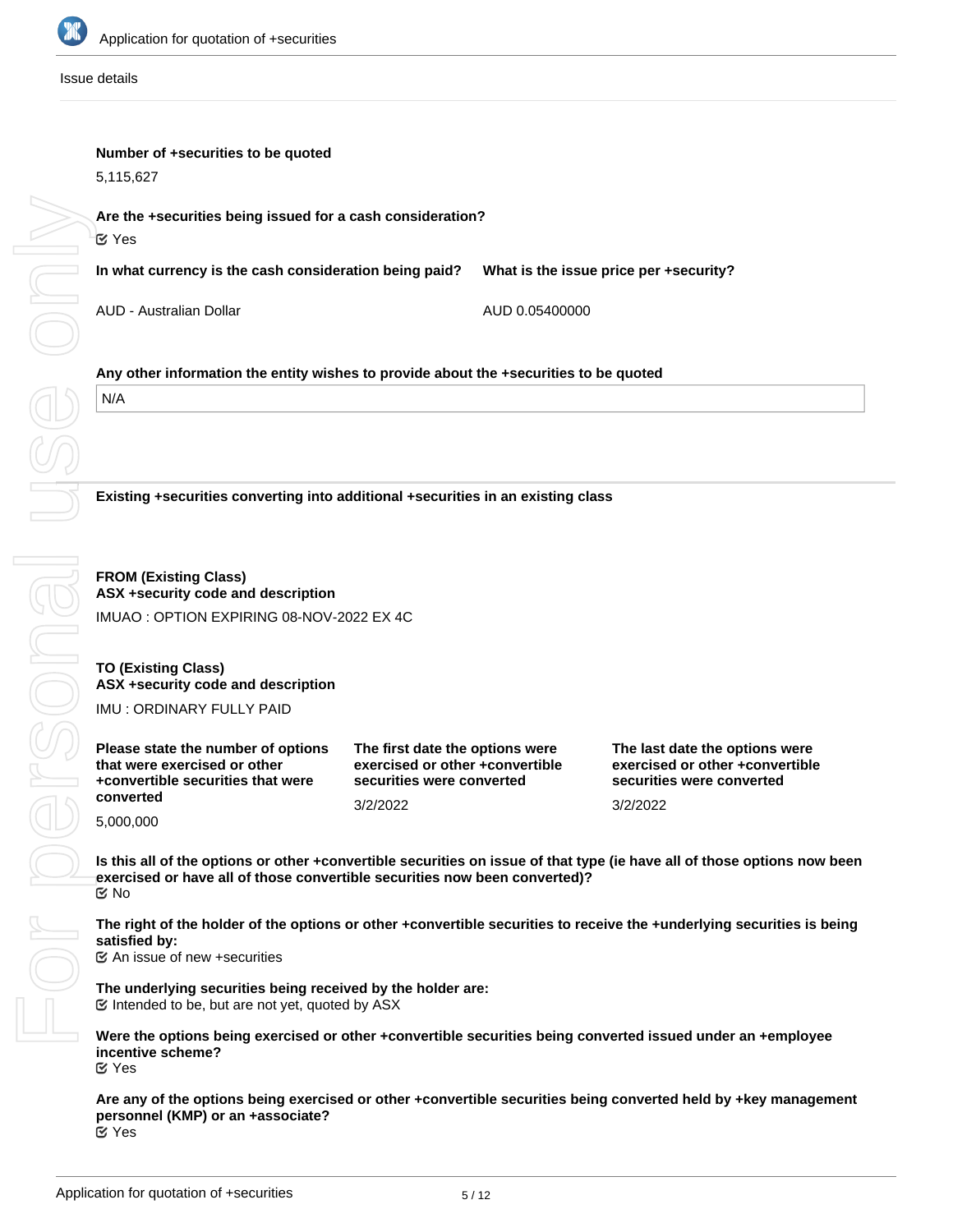

**Provide details of the KMP or +associates who are exercising options or converting convertible securities**

| Name of KMP                                                | Name of registered holder                                                                                     |                                        | Number of options being exercised<br>or other +convertible securities<br>being converted |
|------------------------------------------------------------|---------------------------------------------------------------------------------------------------------------|----------------------------------------|------------------------------------------------------------------------------------------|
| Jens Eckstein                                              | Jens Eckstein                                                                                                 |                                        | 5,000,000                                                                                |
|                                                            |                                                                                                               |                                        |                                                                                          |
|                                                            |                                                                                                               |                                        |                                                                                          |
|                                                            |                                                                                                               |                                        |                                                                                          |
| <b>Issue date</b>                                          |                                                                                                               |                                        |                                                                                          |
| 3/2/2022                                                   |                                                                                                               |                                        |                                                                                          |
|                                                            | Will the +securities to be quoted rank equally in all respects from their issue date with the existing issued |                                        |                                                                                          |
| +securities in that class?<br><b>E</b> Yes                 |                                                                                                               |                                        |                                                                                          |
|                                                            |                                                                                                               |                                        |                                                                                          |
|                                                            |                                                                                                               |                                        |                                                                                          |
|                                                            |                                                                                                               |                                        |                                                                                          |
| Issue details                                              |                                                                                                               |                                        |                                                                                          |
|                                                            |                                                                                                               |                                        |                                                                                          |
| Number of +securities to be quoted                         |                                                                                                               |                                        |                                                                                          |
| 5,000,000                                                  |                                                                                                               |                                        |                                                                                          |
| Are the +securities being issued for a cash consideration? |                                                                                                               |                                        |                                                                                          |
|                                                            |                                                                                                               |                                        |                                                                                          |
| <b>∉</b> Yes                                               | In what currency is the cash consideration being paid?                                                        | What is the issue price per +security? |                                                                                          |
| AUD - Australian Dollar                                    |                                                                                                               | AUD 0.04000000                         |                                                                                          |
|                                                            |                                                                                                               |                                        |                                                                                          |
|                                                            | Any other information the entity wishes to provide about the +securities to be quoted                         |                                        |                                                                                          |
| N/A                                                        |                                                                                                               |                                        |                                                                                          |
|                                                            |                                                                                                               |                                        |                                                                                          |
|                                                            |                                                                                                               |                                        |                                                                                          |

**FROM (Existing Class) ASX +security code and description**

IMUAP : OPTION EXPIRING 08-NOV-2022 EX 4.2C

**TO (Existing Class)**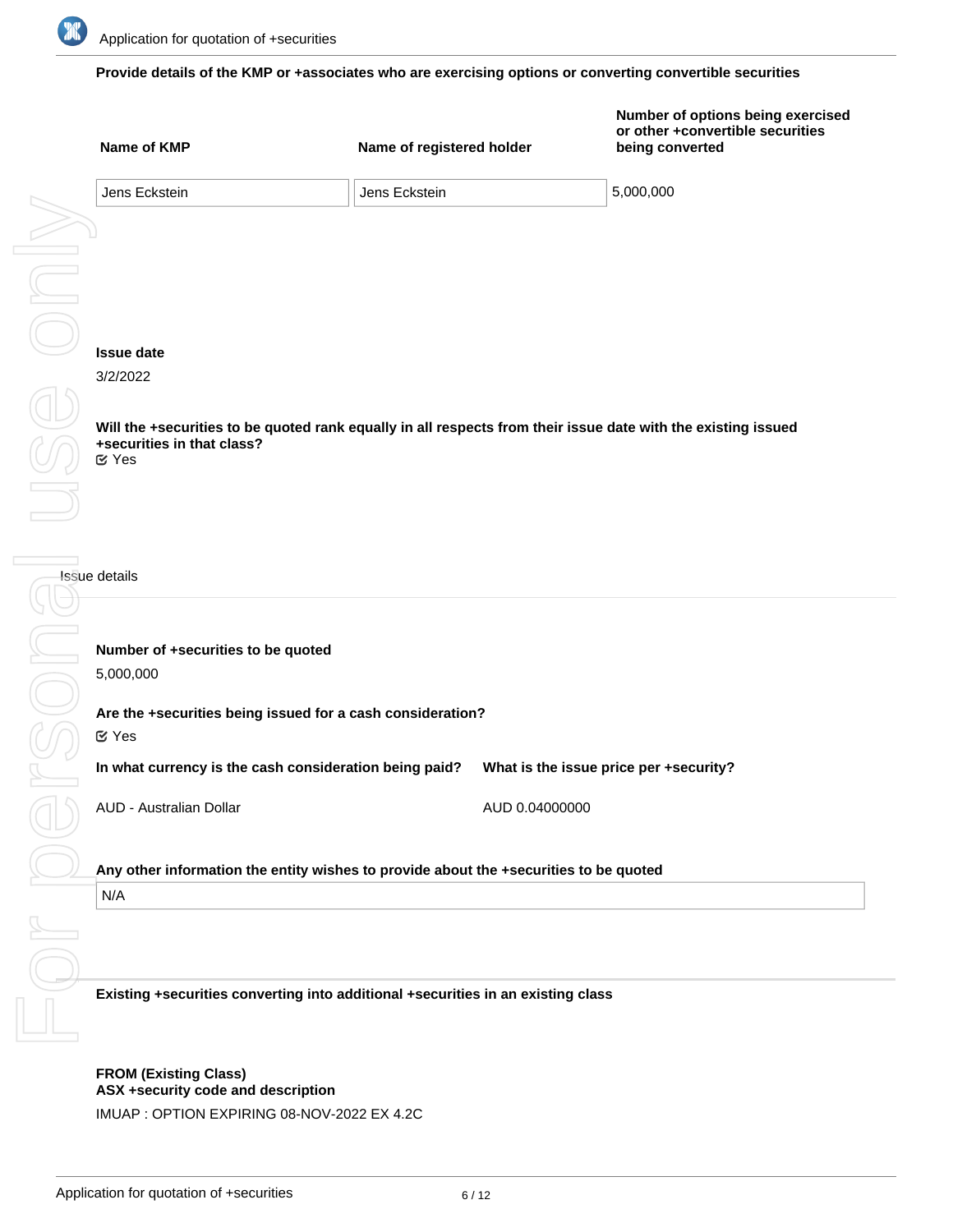IMU : ORDINARY FULLY PAID

**Please state the number of options that were exercised or other +convertible securities that were The first date the options were exercised or other +convertible securities were converted** 3/2/2022

**The last date the options were exercised or other +convertible securities were converted** 3/2/2022

**converted** 10,000,000

**Is this all of the options or other +convertible securities on issue of that type (ie have all of those options now been exercised or have all of those convertible securities now been converted)?** No

**The right of the holder of the options or other +convertible securities to receive the +underlying securities is being satisfied by:**

An issue of new +securities

**The underlying securities being received by the holder are:**  $\mathfrak S$  Intended to be, but are not yet, quoted by ASX

**Were the options being exercised or other +convertible securities being converted issued under an +employee incentive scheme?**

Yes

**Are any of the options being exercised or other +convertible securities being converted held by +key management personnel (KMP) or an +associate?** Yes

**Provide details of the KMP or +associates who are exercising options or converting convertible securities**

| Name of KMP   | Name of registered holder | Number of options being exercised<br>or other +convertible securities<br>being converted |
|---------------|---------------------------|------------------------------------------------------------------------------------------|
| Jens Eckstein | Jens Eckstein             | 10,000,000                                                                               |

#### **Issue date**

3/2/2022

**Will the +securities to be quoted rank equally in all respects from their issue date with the existing issued +securities in that class?** Yes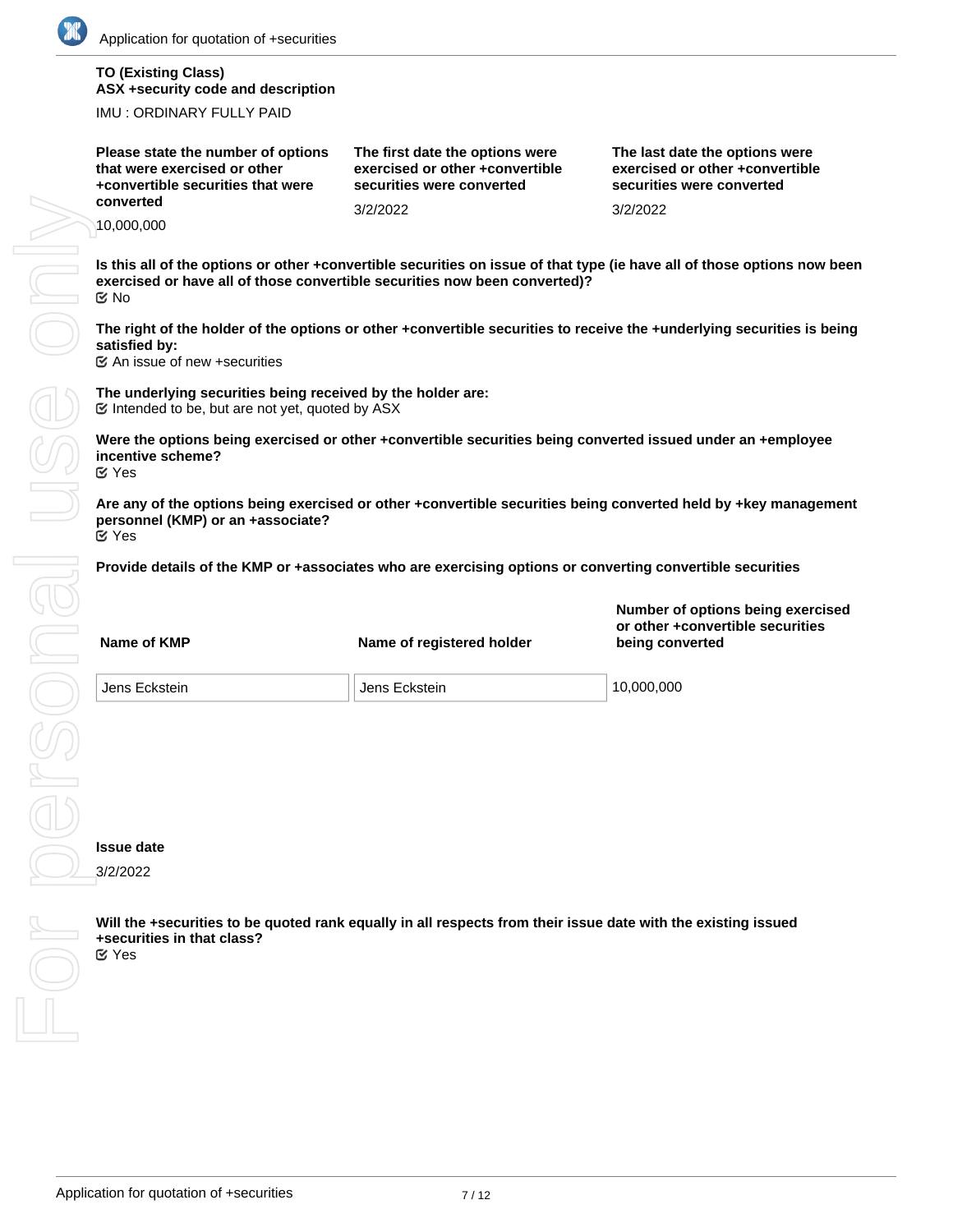

Issue details

# **Number of +securities to be quoted** 10,000,000 **Are the +securities being issued for a cash consideration? In what currency is the cash consideration being paid?** AUD - Australian Dollar **What is the issue price per +security?** AUD 0.04200000 **Any other information the entity wishes to provide about the +securities to be quoted** N/A **Existing +securities converting into additional +securities in an existing class FROM (Existing Class) ASX +security code and description** IMUAT : OPTION EXPIRING 30-SEP-2023 EX \$0.065 **TO (Existing Class) ASX +security code and description** IMU : ORDINARY FULLY PAID **Please state the number of options that were exercised or other +convertible securities that were converted** 5,000,000 **The first date the options were exercised or other +convertible securities were converted** 2/2/2022 **The last date the options were exercised or other +convertible securities were converted** 2/2/2022 **Is this all of the options or other +convertible securities on issue of that type (ie have all of those options now been exercised or have all of those convertible securities now been converted)?** Yes Yes

**The right of the holder of the options or other +convertible securities to receive the +underlying securities is being satisfied by:**

An issue of new +securities

**The underlying securities being received by the holder are:**  $\mathfrak S$  Intended to be, but are not yet, quoted by ASX

**Were the options being exercised or other +convertible securities being converted issued under an +employee incentive scheme?** Yes

**Are any of the options being exercised or other +convertible securities being converted held by +key management personnel (KMP) or an +associate?** Yes

For personal use only  $\mathbb{S} \oplus \mathbb{S}$ ersona

**Provide details of the KMP or +associates who are exercising options or converting convertible securities**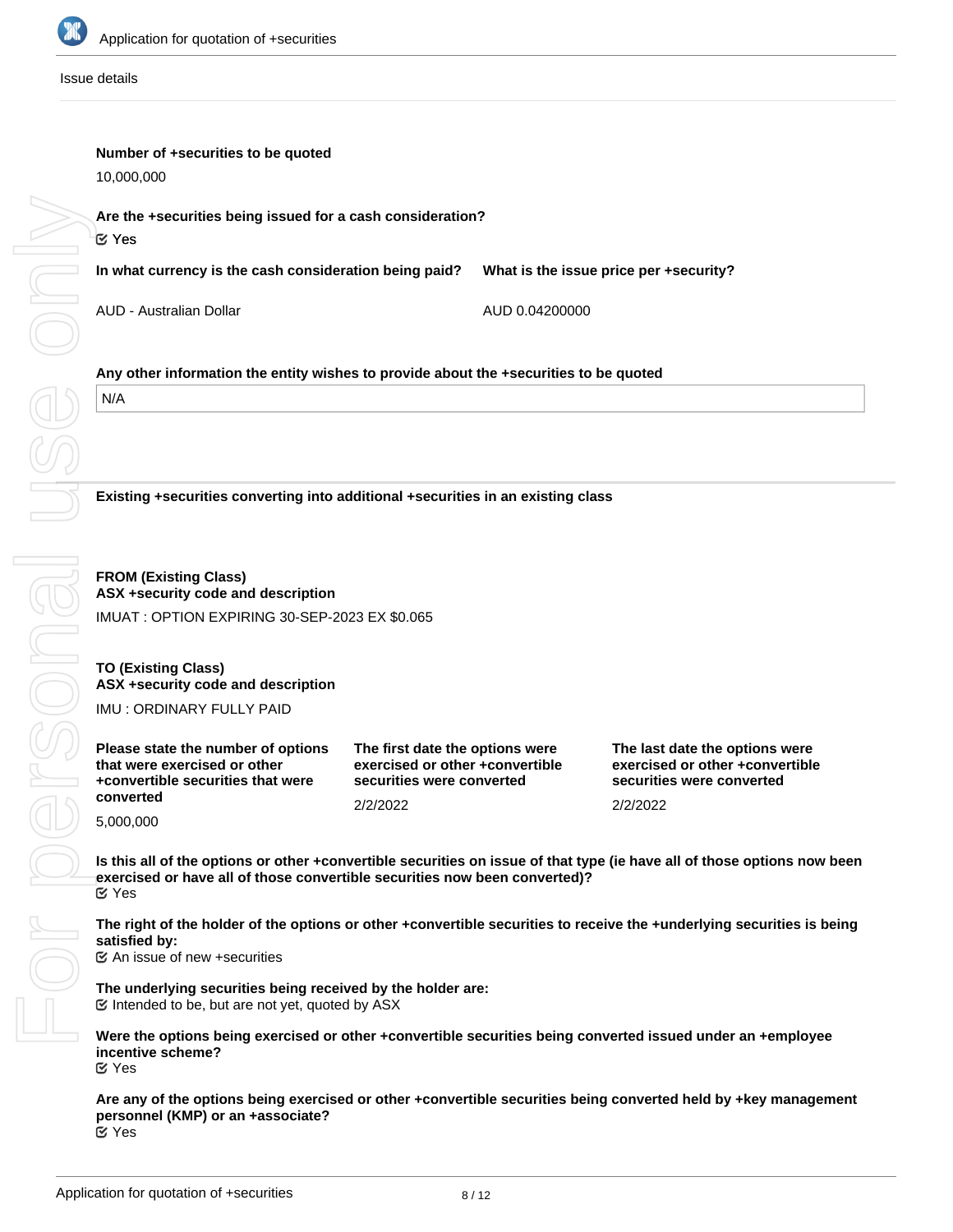

**Provide details of the KMP or +associates who are exercising options or converting convertible securities**

| Name of KMP                                                                                                                    | Name of registered holder                                                                                     | Number of options being exercised<br>or other +convertible securities<br>being converted |
|--------------------------------------------------------------------------------------------------------------------------------|---------------------------------------------------------------------------------------------------------------|------------------------------------------------------------------------------------------|
| Rita Laeufle                                                                                                                   | Rita Laeufle                                                                                                  | 5,000,000                                                                                |
|                                                                                                                                |                                                                                                               |                                                                                          |
| <b>Issue date</b>                                                                                                              |                                                                                                               |                                                                                          |
| 2/2/2022                                                                                                                       |                                                                                                               |                                                                                          |
| +securities in that class?<br><b>M</b> Yes                                                                                     | Will the +securities to be quoted rank equally in all respects from their issue date with the existing issued |                                                                                          |
|                                                                                                                                |                                                                                                               |                                                                                          |
| Number of +securities to be quoted<br>3,916,666                                                                                |                                                                                                               |                                                                                          |
|                                                                                                                                |                                                                                                               |                                                                                          |
|                                                                                                                                |                                                                                                               |                                                                                          |
|                                                                                                                                |                                                                                                               |                                                                                          |
|                                                                                                                                | Please describe the consideration being provided for the +securities                                          |                                                                                          |
| Options exercised under the Cashless Exercise Facility                                                                         |                                                                                                               |                                                                                          |
|                                                                                                                                | Please provide an estimate (in AUD) of the value of the consideration being provided per +security for the    |                                                                                          |
|                                                                                                                                |                                                                                                               |                                                                                          |
|                                                                                                                                | Any other information the entity wishes to provide about the +securities to be quoted                         |                                                                                          |
| Are the +securities being issued for a cash consideration?<br>$\mathfrak{C}$ No<br>+securities to be quoted<br>0.065000<br>N/A |                                                                                                               |                                                                                          |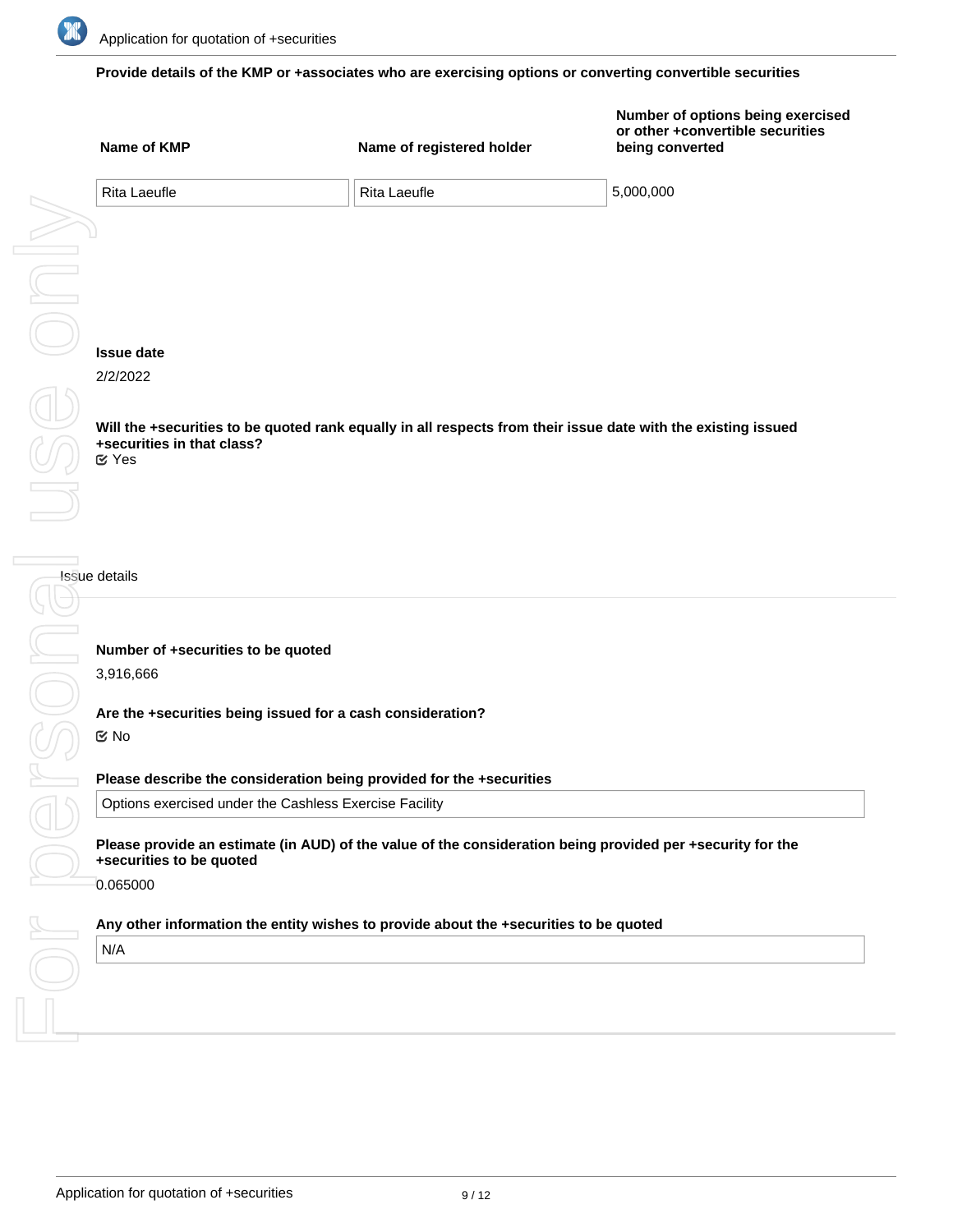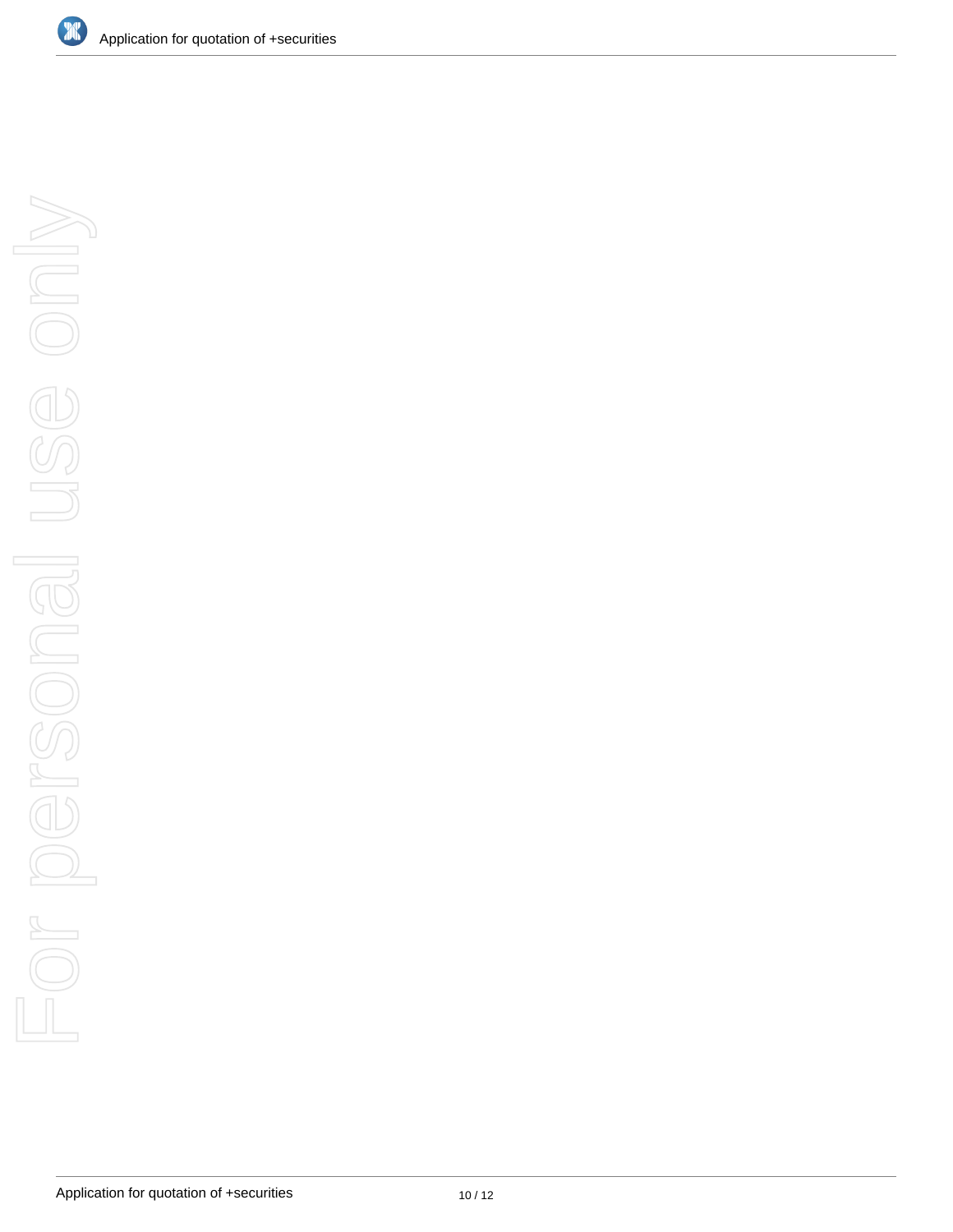

Part 4 - Issued capital following quotation

**Following the quotation of the +securities the subject of this application, the issued capital of the entity will comprise:**

**(A discrepancy in these figures compared to your own may be due to a matter of timing if there is more than one application for quotation/issuance currently with ASX for processing.)**

**4.1 Quoted +securities (total number of each +class of +securities quoted on ASX following the +quotation of the +securities subject of this application)**

| ASX +security code and description | <b>Total number of</b><br>+securities on issue |
|------------------------------------|------------------------------------------------|
| IMU: ORDINARY FULLY PAID           | 5,829,738,126                                  |
| IMUOD: OPTION EXPIRING 31-AUG-2024 | 158,332,490                                    |
| IMUOC: OPTION EXPIRING 30-NOV-2022 | 115,297,945                                    |

**4.2 Unquoted +securities (total number of each +class of +securities issued but not quoted on ASX)**

| ASX +security code and description            | <b>Total number of</b><br>+securities on issue |
|-----------------------------------------------|------------------------------------------------|
| IMUAV: OPTION EXPIRING 01-DEC-2023 EX \$0.09  | 10,000,000                                     |
| IMUAN : OPTION EXPIRING 13-JUN-2022 EX \$0.04 | 6,250,000                                      |
| IMUAS: OPTION EXPIRING 18-NOV-2022 EX 4C      | 15,000,000                                     |
| IMUAZ: OPTION EXPIRING 23-DEC-2024 EX \$0.45  | 311,075                                        |
| IMUAO: OPTION EXPIRING 08-NOV-2022 EX 4C      | 5,000,000                                      |
| IMUAP : OPTION EXPIRING 08-NOV-2022 EX 4.2C   | 10,000,000                                     |
| IMUAQ: OPTION EXPIRING 08-NOV-2022 EX 4.5C    | 30,000,000                                     |
| IMUAT: OPTION EXPIRING 30-SEP-2023 EX \$0.065 | $\Omega$                                       |
| IMUAY: OPTION EXPIRING 30-APR-2025 EX \$0.19  | 45,000,000                                     |
| IMUAAB: OPTION EXPIRING 01-FEB-2025 EX \$0.45 | 2,000,000                                      |
| IMUAAA: OPTION EXPIRING 01-FEB-2026 EX \$0.40 | 1,500,000                                      |